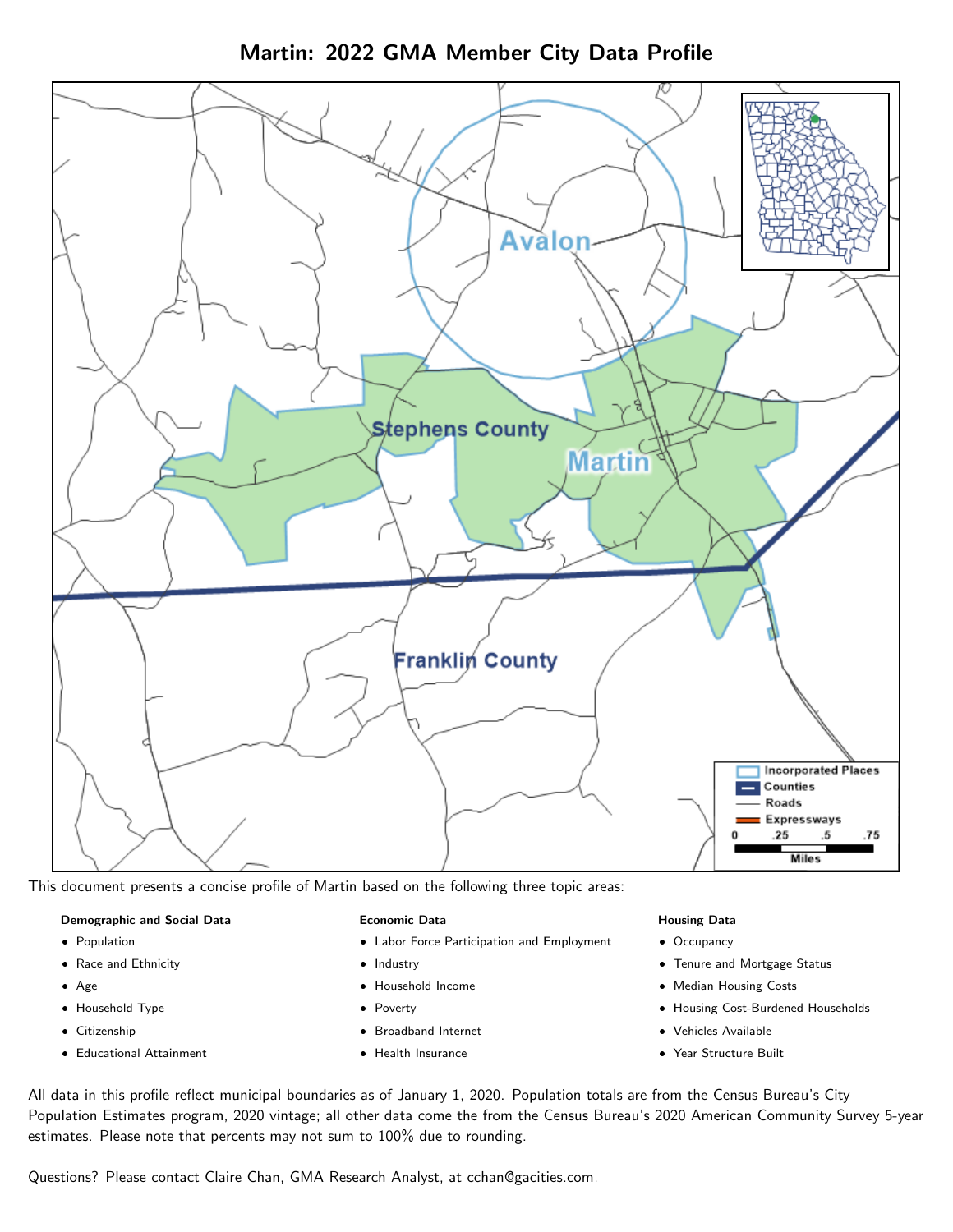# Martin: Demographic and Social





16% 14% 12% 10% 8% 6% 4% 2% 0% 2% 4% 6% 8% 10% 12% 14% 16%

Source: American Community Survey, 2020 5-year estimates, table B01001 Source: American Community Survey, 2020 5-year estimates, table B11001

## **Citizenship**



### Race and Ethnicity



Source: U.S. Census Bureau, City Population Estimates, 2020 vintage Source: American Community Survey, 2020 5-year estimates, table B03002

## Household Type



### Educational Attainment



Source: American Community Survey, 2020 5-year estimates, table B05002 Source: American Community Survey, 2020 5-year estimates, table B15002

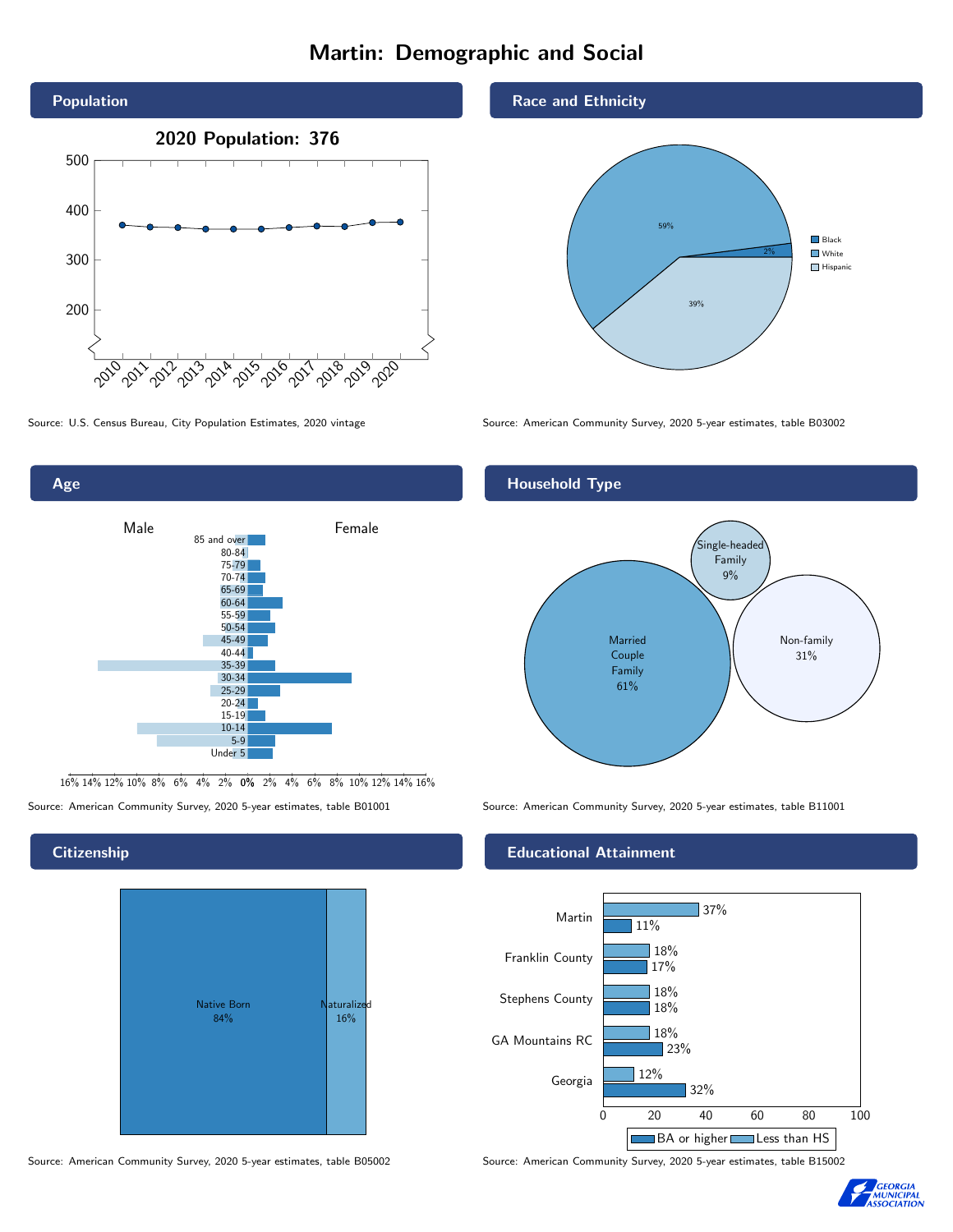# Martin: Economic



Source: American Community Survey, 2020 5-year estimates, table B23001 Note: Unemployment rate is based upon the civilian labor force.

# Household Income



Source: American Community Survey, 2020 5-year estimates, tables B19013 and B19025 Source: American Community Survey, 2020 5-year estimates, table B17010



Source: American Community Survey, 2020 5-year estimates, table B28002 Source: American Community Survey, 2020 5-year estimates, table B18135

Industry

| Agriculture, forestry, fishing and hunting, and mining      | $0\%$ |
|-------------------------------------------------------------|-------|
| Construction                                                | 5%    |
| Manufacturing                                               | 42%   |
| <b>Wholesale Trade</b>                                      | 8%    |
| Retail Trade                                                | 9%    |
| Transportation and warehousing, and utilities               | 5%    |
| Information                                                 | $0\%$ |
| Finance and insurance, real estate, rental, leasing         | 11%   |
| Professional, scientific, mgt, administrative, waste mgt    | $1\%$ |
| Educational services, and health care and social assistance | 8%    |
| Arts, entertainment, recreation, accommodation, food        | $2\%$ |
| service                                                     |       |
| Other services, except public administration                | 3%    |
| Public administration                                       | $4\%$ |

Source: American Community Survey, 2020 5-year estimates, table C24030

### Poverty



# **Health Insurance**